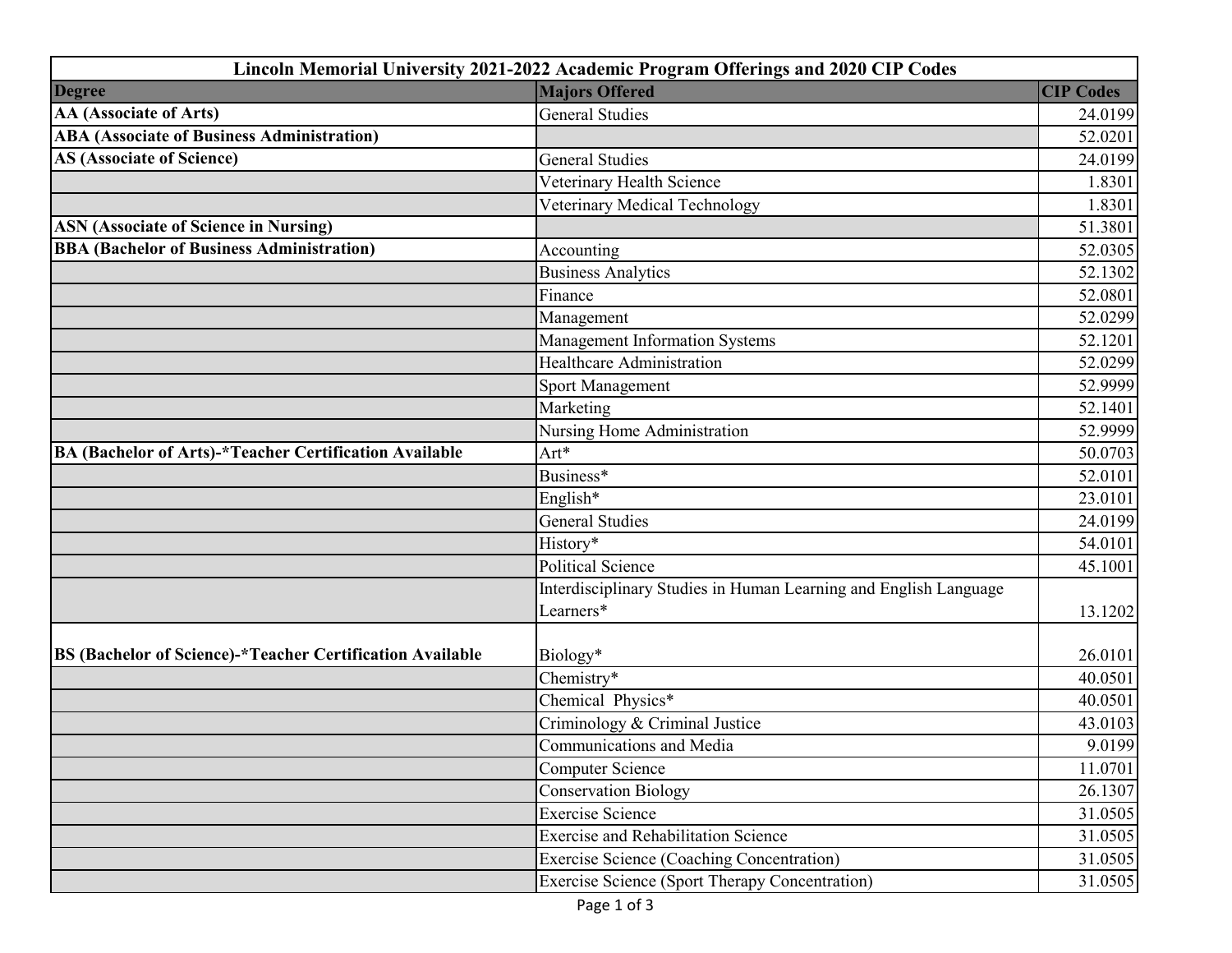| <b>Degree</b>                                  | <b>Majors Offered</b>                                            | <b>CIP Codes</b> |
|------------------------------------------------|------------------------------------------------------------------|------------------|
|                                                | <b>General Studies</b>                                           | 24.0199          |
|                                                | Interdisciplinary Studies in Human Learning and Development*     | 13.1202          |
|                                                | Interdisciplinary Studies in Human Learning and English Language |                  |
|                                                | Learners*                                                        | 13.1202          |
|                                                | Mathematics*                                                     | 27.0101          |
|                                                | Medical Laboratory Science                                       | 51.1005          |
|                                                | Psychology                                                       | 42.0101          |
|                                                | Social Work                                                      | 44.0701          |
|                                                | Special Education*                                               | 13.1001          |
|                                                | Veterinary Health Science                                        | 1.8301           |
|                                                | Veterinary Medical Technology                                    | 1.8301           |
|                                                | Veterinary Animal Science (Fall 2021)                            | 1.8301           |
|                                                | Veterianry Health Industry (Fall 2021)                           | 1.8301           |
| <b>BSN</b> (Bachelor of Science in Nursing)    | Standard                                                         | 51.3801          |
|                                                | RN to BSN                                                        | 51.3801          |
| <b>MBA (Master of Business Administration)</b> | <b>General Business</b>                                          | 52.0201          |
|                                                | <b>Business Analytics</b>                                        | 52.1302          |
|                                                | Management                                                       | 52.0299          |
|                                                | Marketing                                                        | 52.1401          |
|                                                | Sport Management                                                 | 52.9999          |
|                                                | <b>Healthcare Administration</b>                                 | 52.0299          |
|                                                | Nursing Home Administration                                      | 52.9999          |
|                                                | <b>Operations Management</b>                                     | 52.0205          |
| <b>MEd (Master of Education)</b>               | Curriculum and Instruction                                       | 13.0301          |
|                                                | <b>Educational Leadership</b>                                    | 13.0401          |
|                                                | Instructional Leadership                                         | 13.0401          |
|                                                | <b>School Counseling</b>                                         | 13.1101          |
|                                                | Mental Health Counseling                                         | 51.1508          |
|                                                | <b>Initial Teacher Licensure</b>                                 | 13.1202          |
|                                                | Special Education*                                               | 13.1001          |
|                                                | <b>Teaching Adult Learners</b>                                   | 13.9999          |
| <b>MMS (Master of Medical Science)</b>         | <b>Physician Assistant Studies</b>                               | 51.0912          |
| <b>MPA (Master of Public Administration)</b>   | Non-Profit Track                                                 | 44.0401          |
|                                                | Health Policy Track                                              | 44.0401          |
|                                                | General Public Administration Track                              | 44.0401          |
| <b>MS (Master of Science)</b>                  | <b>Anatomical Science</b>                                        | 26.0403          |